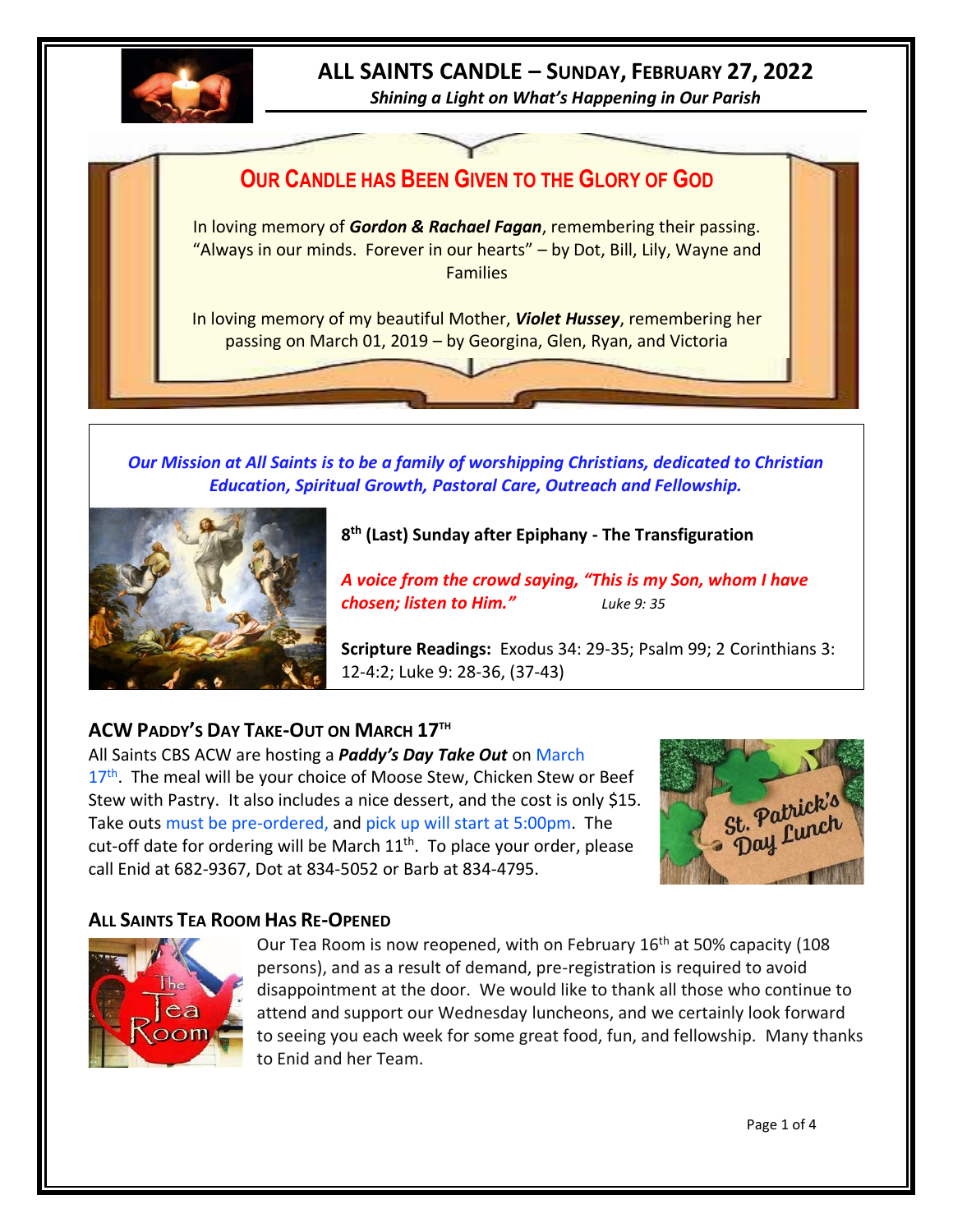#### **CONFIRMATION CLASSES RESUMED FEBRUARY 20TH**

Confirmation Classes at All Saints are **resumed on February 20th at 2:00pm** in the lower level of the Parish Hall. We look forward to seeing everyone back again. If you have any questions or concerns, please contact Joanne at (709) 682-8103 or [joannesimfukwe@gmail.com](mailto:joannesimfukwe@gmail.com)



#### **BIRTHDAY SUNDAY**

Starting next Sunday, the first Sunday in March, our traditional "Birthday Sunday" will be returning. This is a time when we as a Parish Family acknowledge all those who are celebrating a birthday in the new month. As a catch-up, we will be celebrating with all those who were born in January, February or March.

#### **JOIN OUR LIVE STREAMING TEAM**

If you are able to assist our current Live Streaming TeamThe time has come to expand our Live Streaming Team. If you or one of your youth are able to assist us, please contact the Communications Team via email at: [communications@allsaintsparish.ca](mailto:communications@allsaintsparish.ca?subject=Live%20Streaming%20Team)



Our Parish has been receiving some great feedback with respect to our Live Streaming of Church services on FaceBook, and later archiving them on YouTube. This takes a degree of effort, and we have grown to the stage that we now need to expand beyond our current Team of two. If you feel you could help us with this *very rewarding ministry*, we would love to have you on our Team. It is not as complicated as one might think, so please do not be intimidated just because you have never been involved in broadcasting before. Neither were we!!!!

## **DIOCESAN COVID UPDATE**

Please [click here](http://allsaintsparish.ca/document_library/Diocese%20Docs/220218%20Guidelines%2021%20February%202022.pdf) to view the latest Diocesan COVID update letter. The following are a summary of key items and resumptions as they relate to All Saints Parish CBS:

- In-person worship is permitted up to a maximum of 75% of capacity ( $\approx$ 390), with masks worn at all times EXCEPT by a public speaker or soloist. Pre-registration is not required.
- Receiving the Eucharist at the Communion Rail is permitted
- Church Office is now open to the public
- Vestry and other committee meetings may resume
- In-person Sunday school and other youth gatherings may resume
- Buildings may be rented by recognized businesses and organizations who are authorized by the CMOH, however, private functions are NOT permitted until further notice
- In-person fundraising, and Parish run social gatherings are permitted

## **2022 CHURCH ENVELOPES ARE NOW AVAILABLE FOR PICK UP**

We ask that, if at all possible, you try to pick up your 2022 envelopes. There will be someone available all week to pass your envelopes out through the office window next to the drop-box between the hours of 9:00am and 3:00pm. Or you may call 834-4501 for assistance.

*THE CANDLE – All Saints CBS – February 27, 2022* Page 2 of 4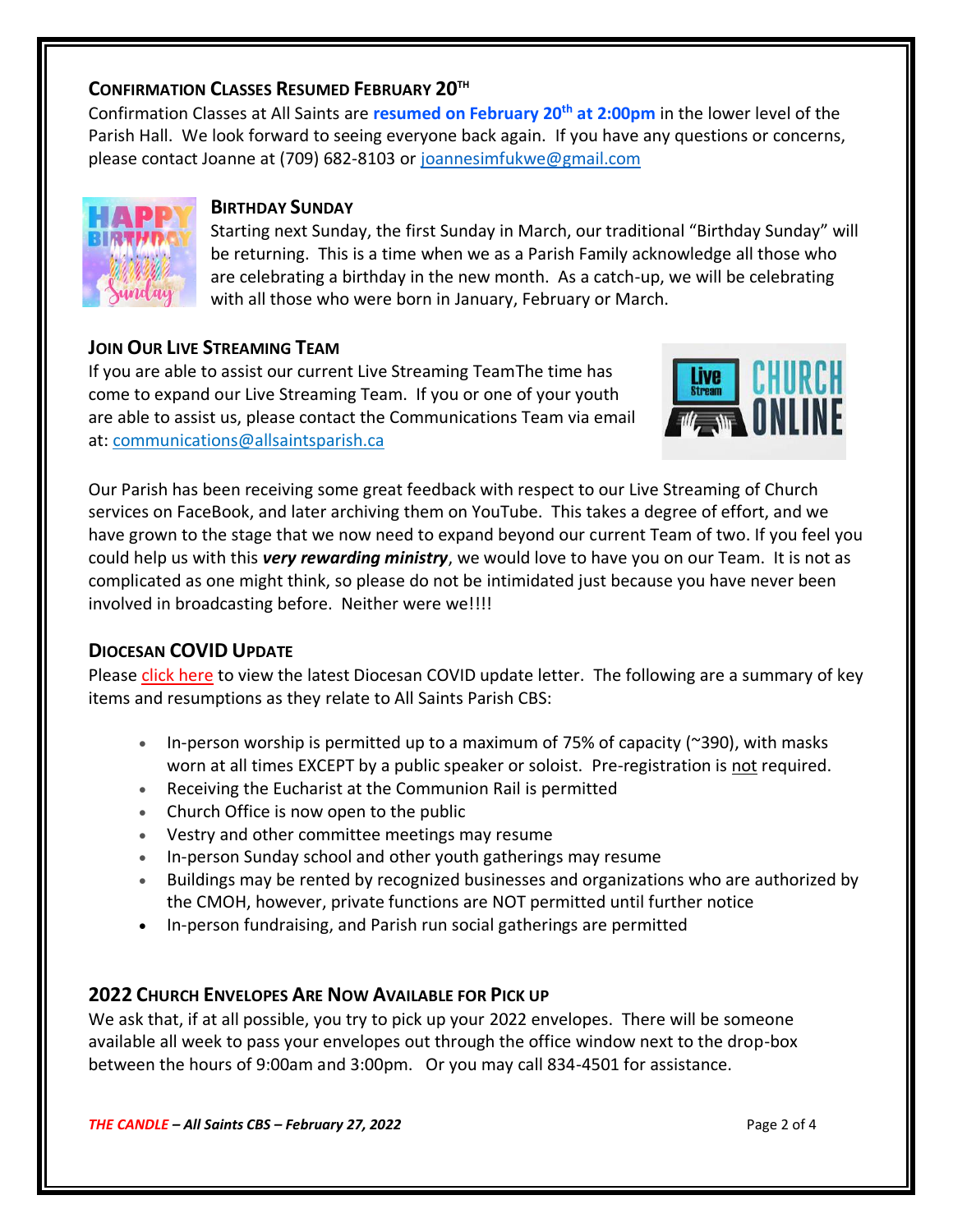#### **PARISH HALL IS NOW AVAILABLE FOR COMMERCIAL RENTALS ONLY**

At this time during the enhanced COVID restrictions, our Parish Hall is currently only available for commercial rentals to organizations that have been approved by the Provincial Government, and who have approved COVID safety guidelines.

## **DO WE HAVE YOUR EMAIL ADDRESS?**



Email has become one of the quickest ways for our Parish to keep you informed. If we do not already have your email address on file, or you are not regularly receiving our bulletins and information updates, we would love to deliver them to you. Please email it to [communications@allsaintsparish.ca,](mailto:communications@allsaintsparish.ca?subject=eMail%20Address%20Update) or simply [click here](http://allsaintsparish.ca/email_updates) to complete our online email registration form.

## **SPONSORING 'THE CANDLE'**

We invite you to sponsor our weekly bulletin, **'***THE CANDLE***'**, and have it dedicated in memory of a loved one. Your personal tribute will be prominently posted on the Bible graphic located at the top of the front page, and your kind donation of \$25 would be greatly appreciated.



Additionally, you can honor a loved one by posting your favourite picture, along with a memorial verse, and your kind donation of \$50 for this full-page tribute is greatly appreciated. A paper copy of '*THE CANDLE*' is distributed at all Sunday services, and a digital copy is permanently archived on our Parish website at [allsaintsparish.ca](http://allsaintsparish.ca/thecandle.html)

#### **CHURCH OFFERTORY ENVELOPES**



We encourage you to continue to use our secure mail drop-slot, which is located at the top of the stairs, just to the left of the main entrance of our Parish Hall. You may also e-Transfer your offering via Interac simply by emailing it to [donations@allsaintsparish.ca.](mailto:donations@allsaintsparish.ca) And of course, we always encourage you to consider signing up for our eGivings program which automatically deposits your offering at whatever interval you choose and are comfortable with. Simply [click here](http://allsaintsparish.ca/egiving-online-information-form) to register, or go to our website

and follow the eGiving notes. If you have [any](https://wfsites-to.websitecreatorprotool.com/870a5dd5.com/Admin/%7BSK_NODEID__22939341__SK%7D) questions, please email your Finance Team at [finance@allsaintsparish.ca,](mailto:finance@allsaintsparish.ca) or call our Office at 834-4501.

#### **ANGLICAN LIFE IS ALIVE AND WELL**

Anglican Life publishes 10 issues a year, from September to June, and covers news from all three dioceses in Newfoundland & Labrador, and the paper is **FREE** to all Anglicans in the province of NL. Articles and columns, from both Clergy and Laity, enhance our faith journeys and ministry with parish stories, news from the wider Anglican Church, and much more. To get on the mailing list, please contact by one of the following ways:

- email [anglicanlifenl@gmail.com,](mailto:anglicanlifenl@gmail.com)
- Phone Rev. Fred Marshall @ (709) 727-4346,
- Mail your request to Anglican Life, 3 Carpasian Road, St. John's, NL, A1C 3T9.

*THE CANDLE – All Saints CBS – February 27, 2022* Page 3 of 4